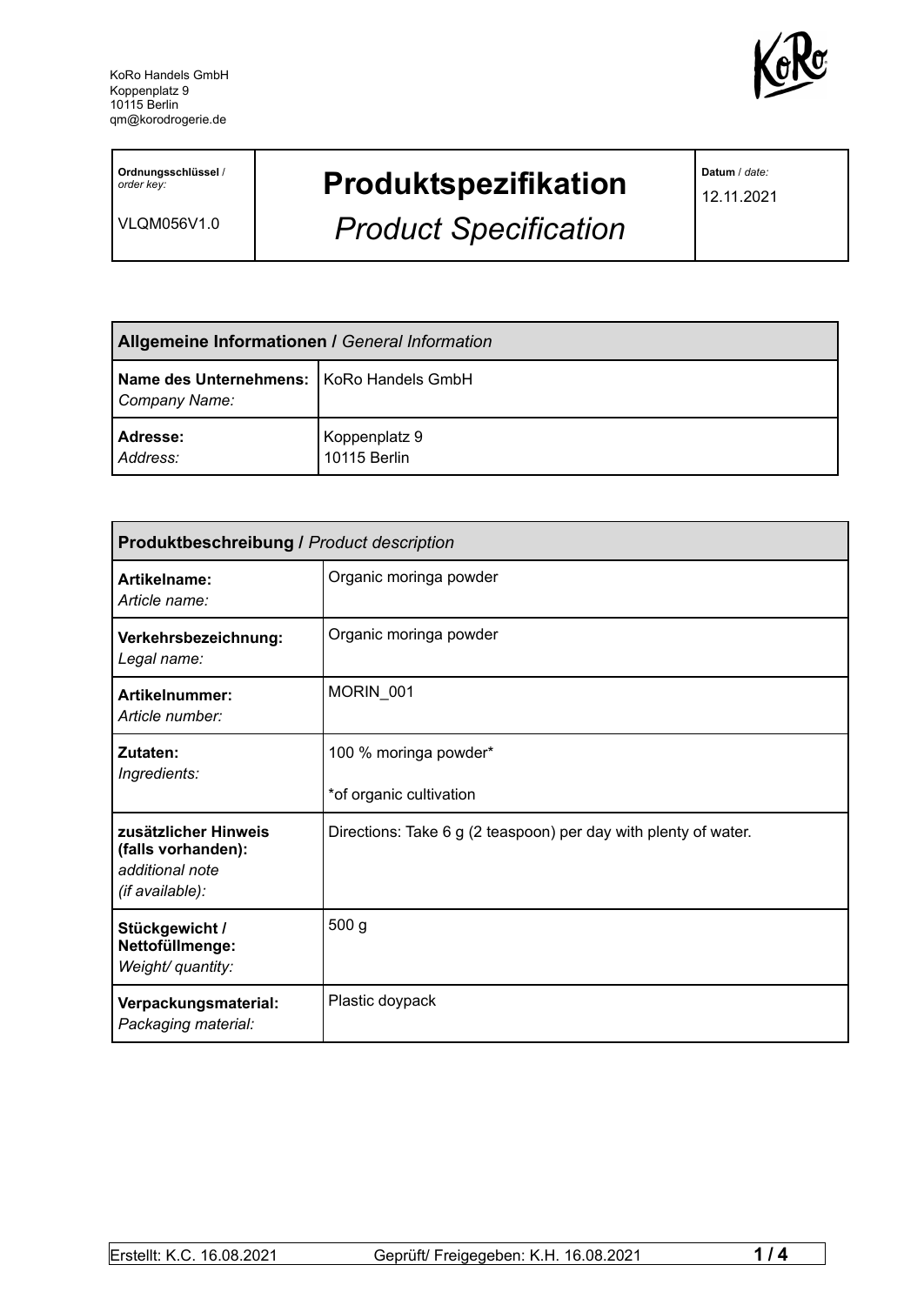

| <b>Produktbeschreibung / Product description</b>            |                                                                                                                                                                                                                                                                                                                                                                                                                                                       |
|-------------------------------------------------------------|-------------------------------------------------------------------------------------------------------------------------------------------------------------------------------------------------------------------------------------------------------------------------------------------------------------------------------------------------------------------------------------------------------------------------------------------------------|
| <b>Besondere Eigenschaften:</b><br>Special characteristics: | x bio /organic (Öko-Kontrollstelle / organic control body: BG-BIO-22)<br>Agriculture: $\square$ EU x non-EU<br>$\Box$ EU/ non-EU<br>fairtrade / fairtrade<br>$\perp$<br>x vegan / vegan<br>x vegetarisch / vegetarian<br>$\Box$ glutenfrei / glutenfree<br>x laktosefrei / lactose-free<br>ohne Zuckerzusatz* / without added sugar*<br>Ш<br>andere / others:<br>$\mathcal{L}$<br>ticono uno Aleturezzo Zuelconomikalten (mesucantein euspenaturallur |

*\*kann von Natur aus Zucker enthalten / may contain sugar naturally*

| Sensorische Beschreibung / Sensorical description |                        |  |
|---------------------------------------------------|------------------------|--|
| <b>Aussehen / Farbe:</b><br>Appearance / Colour:  | Green powder           |  |
| Geschmack:<br>Flavour:                            | Characteristic, bitter |  |
| Geruch:<br>Odour:                                 | Characteristic         |  |
| Konsistenz:<br>Texture:                           | Fine powder            |  |

| Nährwertangaben pro 100 g / Nutritional information per 100 g  |            |           |
|----------------------------------------------------------------|------------|-----------|
| Energie: I Energy value:                                       | 1545 / 367 | kJ / kcal |
| Fett: / Fat:                                                   | 5,1        | g         |
| Davon gesättigte Fettsäuren: I of which saturated fatty acids: | 1,4        | g         |
| Kohlenhydrate: I Carbohydrates:                                | 44         | g         |
| Davon Zucker: I Of which sugar:                                | 4,3        | g         |
| Ballaststoffe: / Fibre:                                        | 17         | g         |
| Eiweiß: / Protein:                                             | 27         | g         |
| Salz: / Salt:                                                  | 0,38       | g         |
| sonstige Angaben: / other values:                              |            | % NRV**   |
|                                                                |            |           |

*\*\*Nutritional Reference Value according to regulation (EU) Nr. 1169/2011/*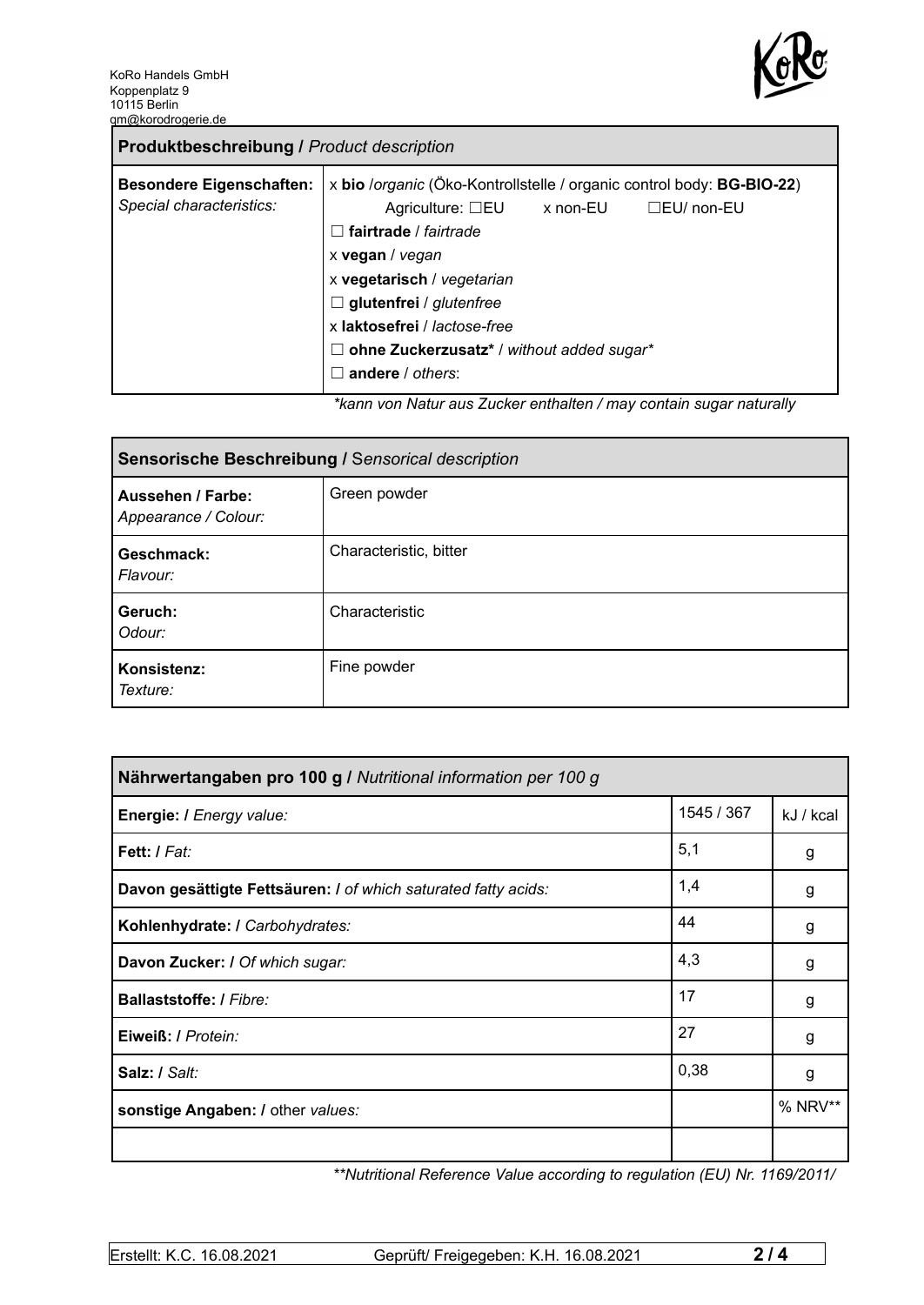

| Lagerung und Haltbarkeit / Storage and Shelf Life             |                                                      |  |
|---------------------------------------------------------------|------------------------------------------------------|--|
| Optimale<br>Lagerungsbedingungen:<br>Storage recommendations: | Store in a cool and dry place, protected from light. |  |
| Mindesthaltbarkeit:<br><b>Expected shelf life:</b>            | 24 months                                            |  |

## **Allergenkennzeichnung gemäß LMIV 1169 / 2011 /** *Allergen Declaration according to EU Regulation 1169 / 2011*

**Legende:** *Key*

*a.* **Allergen ist in der Rezeptur enthalten /** *Allergen contained in recipe*

- *b.* **Risiko der Kreuzkontamination ist möglich /** *Possible risk of cross contamination*
- **c. Allergen ist in der Rezeptur nicht enthalten /** *Allergen not contained in recipe*

|                                                     | a              | b                        | C            |
|-----------------------------------------------------|----------------|--------------------------|--------------|
| Glutenhaltiges Getreide / gluten-containing cereals | П              | $\mathcal{L}$            | X            |
| Krustentiere / Crustaceans:                         | - 1            |                          | X            |
| Ei / Egg                                            |                |                          | X            |
| Fisch / Fish                                        |                |                          | X            |
| Soja / Soy                                          |                |                          | X            |
| Milch (Laktose) / Milk (lactose)                    |                |                          | X            |
| Erdnüsse / Peanuts                                  | $\perp$        | $\mathsf{L}$             | $\mathsf{x}$ |
| Andere Schalenfrüchte*** / Other edible nuts***     | П              | $\Box$                   | X            |
| Sellerie / Celery                                   | $\blacksquare$ | $\overline{\phantom{a}}$ | X            |
| Senf / Mustard                                      | $\perp$        | П                        | X            |
| Sesam / Sesame                                      | - 1            |                          | X            |
| Schwefeldioxid und Sulphite / Sulphur dioxide       |                |                          | X            |
| Lupinen / Lupin                                     |                |                          | X            |
| <b>Weichtiere / Molluscs</b>                        |                |                          | X            |

## **\*\*\* Mandeln /** *Almonds***, Haselnüsse /** *Hazelnuts***, Walnüsse /** *Walnuts***, Cashewnüsse /** *Cashews***, Pecannüsse,** *Pecans,* **Paranüsse /** *Brazil nuts***, Pistazien /** *Pistachios***, Macadamianüsse /** *Macadamia nuts*